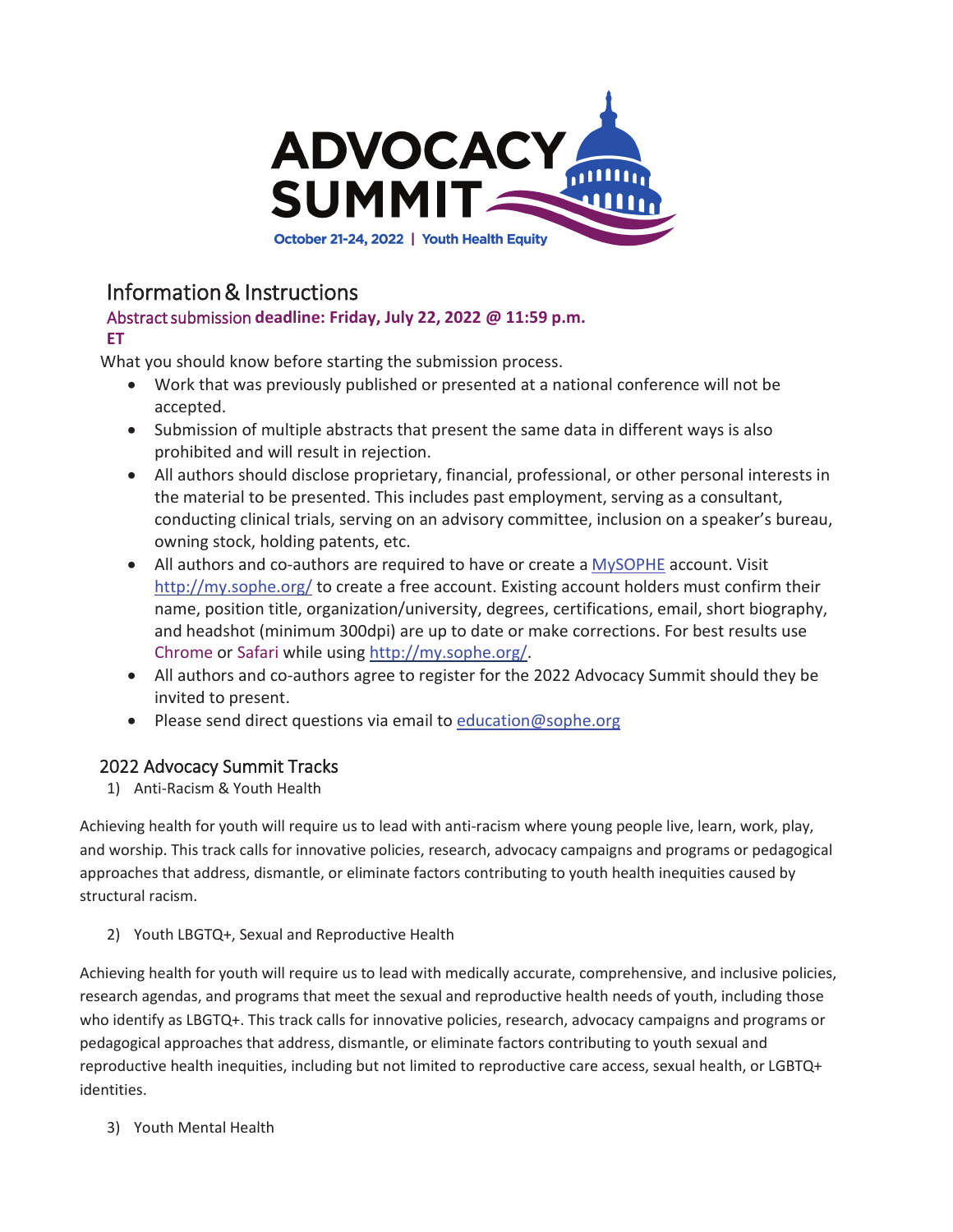The U.S. Surgeon General has proclaimed that youth mental health is an epidemic we currently face as a society. Based on the Surgeon General's advisory, this track calls for work that promotes the scholarship and application around recognizing mental health as an essential part of overall health, empowers youth and families to recognize and address difficult emotions, ensures that all children have access to high quality, culturally competent care, increased timely data collection and research effort specific to youth mental health, and addresses the systemic risk and protective factors that impact youth mental health.

4) Misinformation in Youth Health

Misinformation can impact youth health. This track calls for work that focuses on countering misinformation on youth health. Research, advocacy campaigns, advocacy skills & pedagogy that address combatting misinformation across a wide range of youth health topics (e.g., anti-racism, LGBTQ+ health, reproductive/sexual health, mental health, health education, etc.) are encouraged.

5) \*Student Poster Track\* Health Advocacy for Youth

This track showcases undergraduate and graduate students working on youth focused advocacy related research, policy briefs, communication campaigns, student internships, and coalitions on and off their campuses that address youth health equity across a broad range of topics. Topics may include access to care and health equity for BIPOC and rural populations, culturally integrative care for LGBTQIA+ communities, mental health, disability, climate change, tobacco/vaping, gun violence, and other youth health topics.

# Checklist for abstract submission

Review the checklist to confirm you have the required information prior to creating your abstract online.

- $\bullet$  Abstract title
- $\bullet$  Choose one (1) conference Track
- Author/Co-author Information\*
	- o Name
	- o Position title
	- o Organization/University
	- o Degrees/education
	- o Certifications
- Short biography, 900-character limit
- Headshot (minimum 300 dpi)
- Abstract type: Research or practice
- Three (3) learning objectives, 500-character limit
- Continuing education level entry or advanced
- Full Abstract Detail, 2,700 character limit
- Brief abstract summary, 280-character limit
- Submitting author must agree to a disclosure statement on behalf of all co-authors
- Select one to three (1-3) entry or advanced level subcompetencies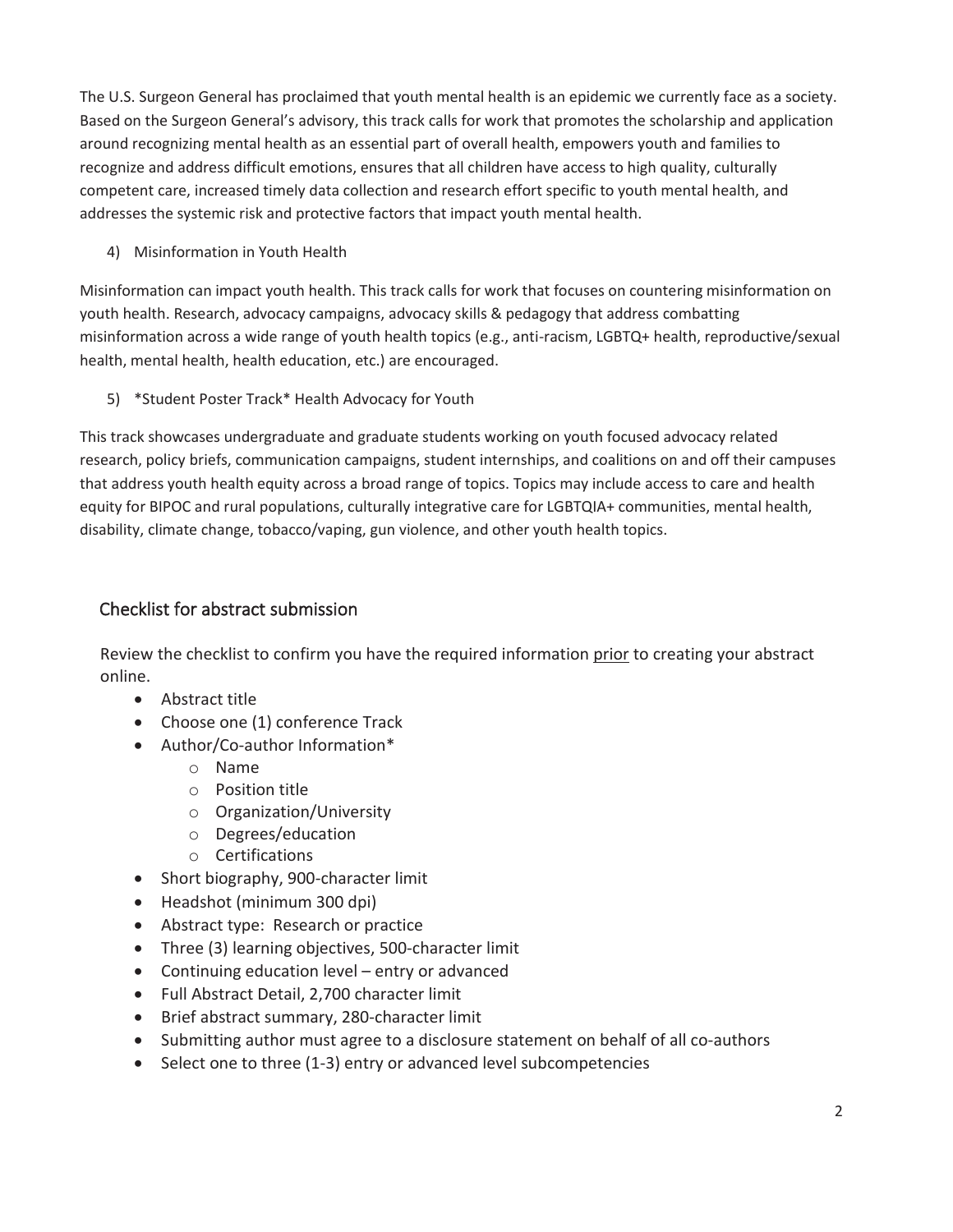\*Please ensure this information in your MySOPHE account is up to date. We will use this information for Summit planning should your abstract be invited to present.

# Abstract Criteria

Abstract submissions are reviewed based on the following criteria.

- **•** Relationship to conference theme
- x **Methodology**: Are objectives clearly stated? Are findings included and do they correspond to the objectives?
- x **Usefulness:** Can the research, program, or plan replicable? Is it useful to practicing health educators, researchers, students, public health professionals and/or academics?
- **Innovation**: Does the abstract represent research or a program or project that is unique, new, different, or creative?
- x **Clarity of content**: Is the abstract well-written? Does it clearly outline the presentation, i.e., project type, target audience, setting? Does the abstract clearly identity the entry-level Area(s) of Responsibility or advanced-level sub-competencies?
- **Overall reaction:** How should participants react overall?

## Notification and Communication

Emails are sent after creating an abstract, adding a co-author(s), and completing the abstract submission. *Submitting authors will be notified by email whether their abstract is accepted or declined by August 12, 2022. Authors selected to present must register for the Advocacy Summit by August 26, 2022.*

## Who should submit abstracts?

Students and professionals who work and/or study in these fields:

Government relations or advocacy Health education Health promotion School health Behavioral or social science Patient health Public health Community health Tribes and Tribal health Mental health Chronic disease prevention Dental hygiene or oral health Allied health Social marketing

Informatics Health communications Pharmaceuticals **Nutrition** Health or social policy Sociology Health administration Nursing or midwifery